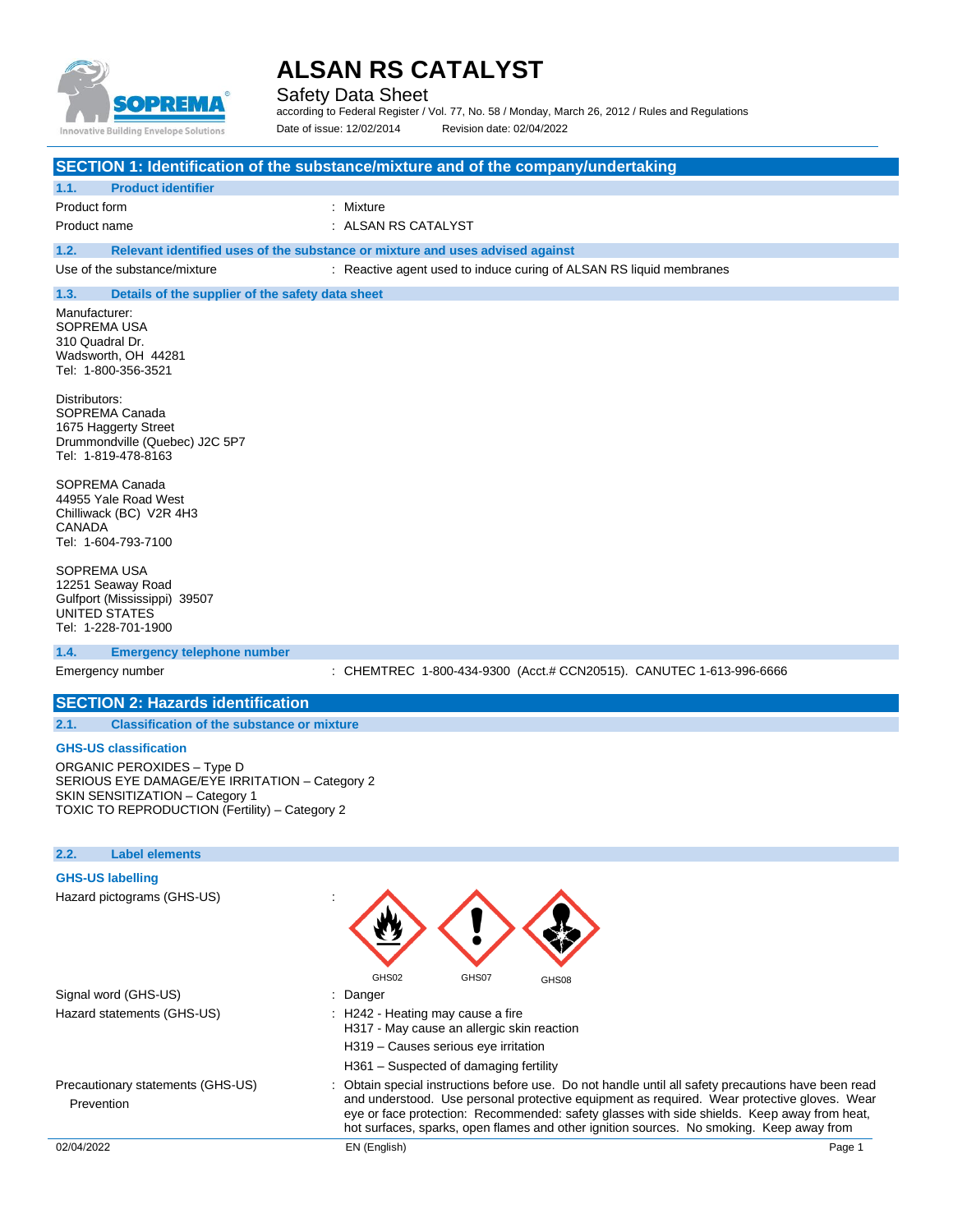Safety Data Sheet

according to Federal Register / Vol. 77, No. 58 / Monday, March 26, 2012 / Rules and Regulations

|                                  | clothing, incompatible materials and combustible materials. Keep only in original container.<br>Avoid breathing dust. Wash hands thoroughly after handling. Contaminated work clothing<br>should not be allowed out of the workplace.                                                                                                                                                              |
|----------------------------------|----------------------------------------------------------------------------------------------------------------------------------------------------------------------------------------------------------------------------------------------------------------------------------------------------------------------------------------------------------------------------------------------------|
| Response                         | IF exposed or concerned: Get medical attention. IF ON SKIN: Wash with plenty of<br>soap and water. Wash contaminated clothing before reuse. If skin irritation or rash occurs: Get<br>medical attention. IF IN EYES: Rinse cautiously with water for several minutes.<br>Remove contact lenses, if present and easy to do. Continue rinsing. If eye irritation persists:<br>Get medical attention. |
| Storage                          | Store locked up. Protect from sunlight. Store at temperatures not exceeding 30°C/86°F. Keep cool.<br>Store away from other materials.                                                                                                                                                                                                                                                              |
| Disposal                         | Dispose of contents and container in accordance with all local, regional, national and international<br>regulations.                                                                                                                                                                                                                                                                               |
| Hazards not otherwise classified | Temperature control may be required. Hazardous decomposition may occur.                                                                                                                                                                                                                                                                                                                            |
| 23<br>Other hazards              |                                                                                                                                                                                                                                                                                                                                                                                                    |

| No additional information available |
|-------------------------------------|
|                                     |

**2.4. Unknown acute toxicity (GHS-US)**

No data available

# **SECTION 3: Composition/information on ingredients**

| - 33 pm | <b>Supstance</b> |
|---------|------------------|
|         |                  |
|         |                  |

Mixture

| 3.2.<br>Mixture        |                           |               |                                                  |
|------------------------|---------------------------|---------------|--------------------------------------------------|
| <b>Name</b>            | <b>Product identifier</b> | $\frac{1}{2}$ | <b>GHS-US classification</b>                     |
| Dibenzoyl peroxide     | (CAS No) 94-36-0          | 49-51         | Org. Perox. D, H242<br><b>Skin Sens. 1. H317</b> |
| Dicyclohexyl phthalate | (CAS No) 84-61-7          | 49-51         |                                                  |

| <b>SECTION 4: First aid measures</b>                                |                                                                                                                                                                                                                                                                                                                                                                                                                                                                                                                                                                                                                                                                                                                                                                       |
|---------------------------------------------------------------------|-----------------------------------------------------------------------------------------------------------------------------------------------------------------------------------------------------------------------------------------------------------------------------------------------------------------------------------------------------------------------------------------------------------------------------------------------------------------------------------------------------------------------------------------------------------------------------------------------------------------------------------------------------------------------------------------------------------------------------------------------------------------------|
| 4.1.<br><b>Description of first aid measures</b>                    |                                                                                                                                                                                                                                                                                                                                                                                                                                                                                                                                                                                                                                                                                                                                                                       |
| Eye contact                                                         | : Immediately flush eyes with plenty of water, occasionally lifting the upper and lower eyelids.<br>Check for and remove any contact lenses. Continue to rinse for at least 10 minutes. Get<br>medical attention                                                                                                                                                                                                                                                                                                                                                                                                                                                                                                                                                      |
| Inhalation                                                          | : Remove victim to fresh air and keep at rest in a position comfortable for breathing. If not<br>breathing, if breathing is irregular or if respiratory arrest occurs, provide artificial respiration or<br>oxygen by trained personnel. It may be dangerous to the person providing aid to give mouth-to-<br>mouth resuscitation. Get medical attention. If unconscious, place in recovery position and get<br>medical attention immediately. Maintain an open airway. Loosen tight clothing such as a collar,<br>tie, belt or waistband.                                                                                                                                                                                                                            |
| Skin contact                                                        | : Wash with plenty of soap and water. Remove contaminated clothing and shoes. Wash<br>contaminated clothing thoroughly with water before removing it, or wear gloves. Continue to<br>rinse for at least 10 minutes. Get medical attention. In the event of any complaints or<br>symptoms, avoid further exposure. Wash clothing before reuse. Clean shoes thoroughly before<br>reuse.                                                                                                                                                                                                                                                                                                                                                                                 |
| Ingestion                                                           | : Wash out mouth with water. Remove dentures if any. Remove victim to fresh air and keep at<br>rest in a position comfortable for breathing. If material has been swalowed and the exposed<br>person is conscious, give small quantities of water to drink. Stop if the exposed person feels sick<br>as vomiting may be dangerous. Do not induce vomiting unless directed to do so by medical<br>personnel. If vomiting occurs, the head should be kept low so that vomit does not enter the<br>lungs. Get medical attention. Never give anything by mouth to an unconscious person. If<br>unconscious, place in recovery position and get medical attention immediately. Maintain an<br>open airway. Loosen tight clothing such as a collar, tie, belt or waistband. |
| 4.2.<br>Most important symptoms and effects, both acute and delayed |                                                                                                                                                                                                                                                                                                                                                                                                                                                                                                                                                                                                                                                                                                                                                                       |
| Potential acute health effects                                      |                                                                                                                                                                                                                                                                                                                                                                                                                                                                                                                                                                                                                                                                                                                                                                       |
| Eye contact                                                         | Causes serious eye irritation.                                                                                                                                                                                                                                                                                                                                                                                                                                                                                                                                                                                                                                                                                                                                        |
| Inhalation                                                          | No known significant effects or critical hazards.                                                                                                                                                                                                                                                                                                                                                                                                                                                                                                                                                                                                                                                                                                                     |
| Skin contact                                                        | May cause skin irritation. May cause an allergice skin reaction.                                                                                                                                                                                                                                                                                                                                                                                                                                                                                                                                                                                                                                                                                                      |
| Ingestion                                                           | Irritating to mouth, throat and stomach.                                                                                                                                                                                                                                                                                                                                                                                                                                                                                                                                                                                                                                                                                                                              |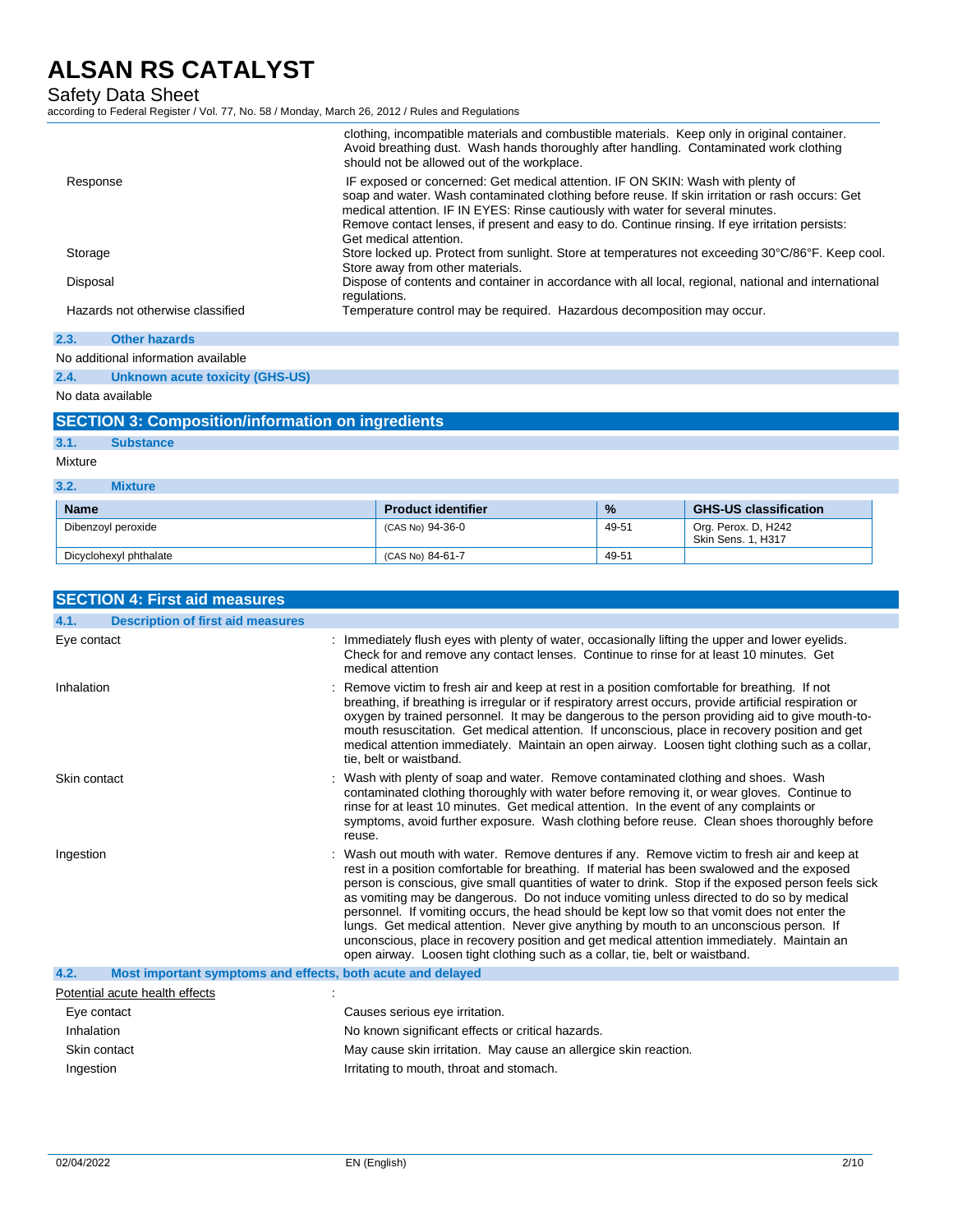# Safety Data Sheet

according to Federal Register / Vol. 77, No. 58 / Monday, March 26, 2012 / Rules and Regulations

| Over-exposure signs/symptoms |                                                                                                                                                                                                                                                                     |
|------------------------------|---------------------------------------------------------------------------------------------------------------------------------------------------------------------------------------------------------------------------------------------------------------------|
| Eye contact                  | Adverse symptoms may include pain or irritation, watering or redness.                                                                                                                                                                                               |
| Inhalation                   | Adverse symptoms may include reduced fetal weight, increase in fetal deaths and skeletal<br>malformations.                                                                                                                                                          |
| Skin contact                 | Adverse symptoms may include irritation, redness, reduced fetal weight, increase in fetal deaths<br>and skeletal malformations.                                                                                                                                     |
| Ingestion                    | Adverse symptoms may include reduced fetal weight, increase in fetal deaths and skeletal<br>malformations.                                                                                                                                                          |
| 4.3.                         | Indication of any immediate medical attention and special treatment needed                                                                                                                                                                                          |
| Notes to physician           | Treat symptomatically. Contact poison treatment specialist immediately if large quantities have been<br>ingested or inhaled                                                                                                                                         |
| Specific treatments          | No specific treatment                                                                                                                                                                                                                                               |
| Protection of first-aiders   | No action shall be taken involving any personal risk or without suitable training. It may be<br>dangerous to the person providing aid to give mouth-to-mouth resuscitation. Wash contaminated<br>clothing thoroughly with water before removing it, or wear gloves. |

|      | <b>SECTION 5: Firefighting measures</b>               |                                                        |
|------|-------------------------------------------------------|--------------------------------------------------------|
| 5.1. | <b>Extinguishing media</b>                            |                                                        |
|      | Suitable extinguishing media                          | : Use dry chemical, $CO2$ , water spray (fog) or foam. |
|      | Unsuitable extinguishing media                        | : Do not use water jet.                                |
| 5.2. | Special hazards arising from the substance or mixture |                                                        |

This material increases the risk of fire and may aid combustion. Heating may cause a fire. May re-ignite itself after fire is extinguished. Hazardous decomposition may occur. Runoff to sewer may create fire or explosion hazard.

| Hazardous thermal decomposition products       | Decomposition products may include carbon dioxide and carbon monoxide.                                                                                                                                                                                                                                                             |  |
|------------------------------------------------|------------------------------------------------------------------------------------------------------------------------------------------------------------------------------------------------------------------------------------------------------------------------------------------------------------------------------------|--|
| 5.3.<br><b>Advice for firefighters</b>         |                                                                                                                                                                                                                                                                                                                                    |  |
| Firefighting instructions                      | : Promptly isolate the scene by removing all persons from the vicinity of the incident if there is a<br>fire. No action shall be taken involving any personal risk or without suitable training. Move<br>containers from the fire area if this can be done without risk. Use water spray to keep fire-<br>exposed containers cool. |  |
| Special protective equipment for fire-fighters | Fire-fighters should wear appropriate protective equipment and self-contained breathing<br>apparatus (SCBA) with a full face-piece operated in positive pressure mode.                                                                                                                                                             |  |
| Remark(s)-                                     | Benzoyl peroxide will explode at temperatures above 392°F (200°C). Do not allow benzoyl<br>peroxide to dry out, as the material will become shock and friction sensitive.                                                                                                                                                          |  |

|      | <b>SECTION 6: Accidental release measures</b>                       |                                                        |  |
|------|---------------------------------------------------------------------|--------------------------------------------------------|--|
| 6.1. | Personal precautions, protective equipment and emergency procedures |                                                        |  |
|      | General measures                                                    | : Remove ignition sources. No open flames. No smoking. |  |

#### **6.1.1. For non-emergency personnel**

No action shall be taken involving any personal risk or without suitable training. Evacuate surrounding areas. Keep unnecessary and unprotected personnel from entering. Do not touch or walk through spilled material. Shut off all ignition sources. No flares, smoking or flames in hazard area. Provide adequate ventilation. Wear appropriate respirator when ventilation is inadequate. Put on appropriate personal protective equipment.

#### **6.1.2. For emergency responders**

If specialized clothing is required to deal with the spillage, take note of any information in Section 8 on suitable and unsuitable materials. See also the information in "For nonemergency personnel".

### **6.2. Environmental precautions**

Avoid dispersal of spilled material and runoff and contact with soil, waterways, drains and sewers. Inform the relevant authorities if the product has caused environmental pollution (sewers, waterways, soil or air).

## **6.3. Methods and material for containment and cleaning up**

Small spill: **interpretent and spill spilled area** in the containers from spill area. Use spark-proof tools and explosion-proof equipment. Avoid contamination with reactive substances. Avoid dust generation. Do not dry sweep. Vacuum dust with equipment fitted with a HEPA filter and place in a closed, labeled waste container. Place spilled material in a designated, labeled waste container. Dispose of via a licensed waste disposal contractor.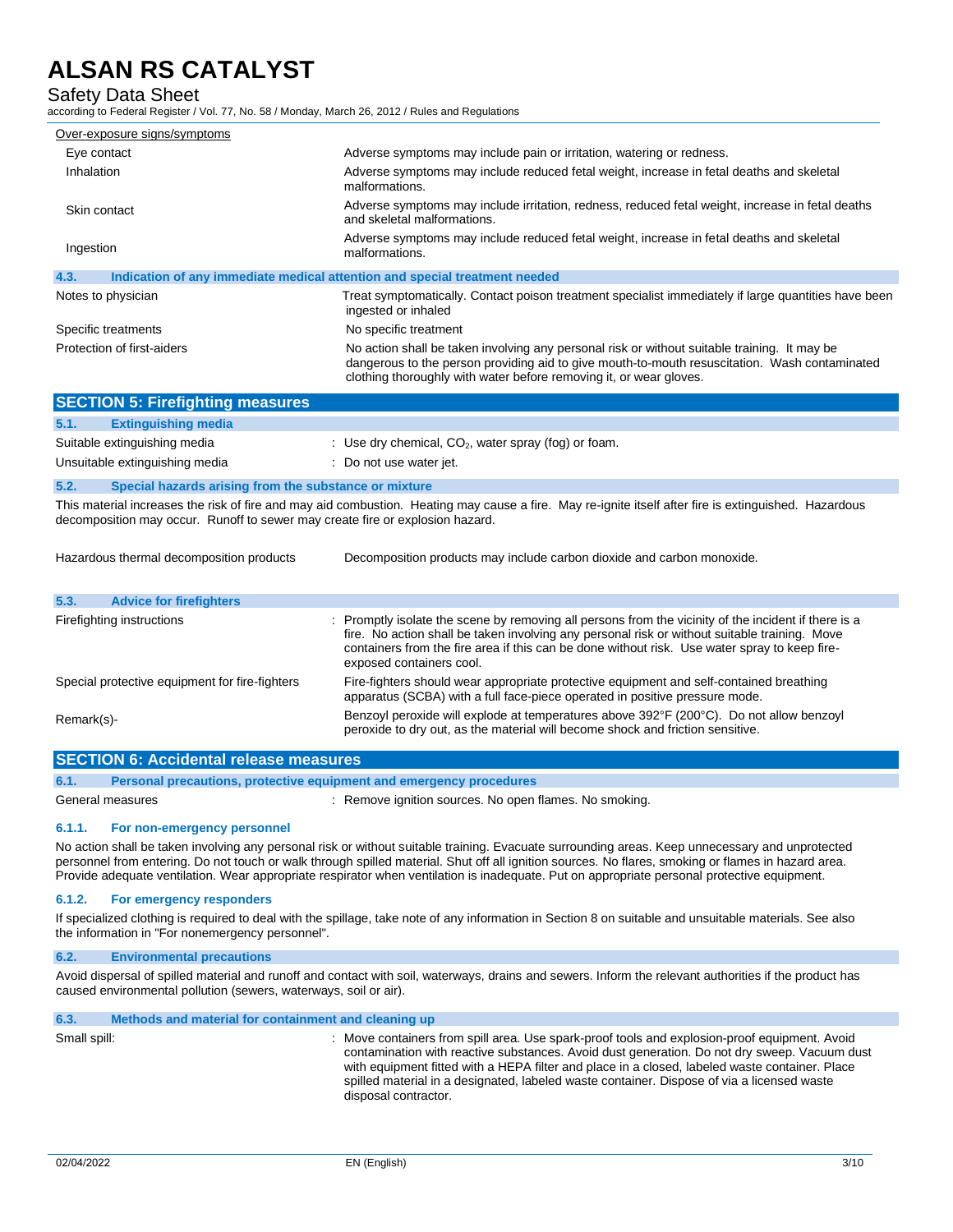## Safety Data Sheet

according to Federal Register / Vol. 77, No. 58 / Monday, March 26, 2012 / Rules and Regulations

| Large spill:                                              | Move containers from spill area. Use spark-proof tools and explosion-proof equipment. Approach<br>release from upwind. Prevent entry into sewers, water courses, basements or confined areas.<br>Avoid contamination with reactive substances. Avoid dust generation. Do not dry sweep.<br>Vacuum dust with equipment fitted with a HEPA filter and place in a closed, labeled waste<br>container. Dispose of via a licensed waste disposal contractor. Note: see Section 1 for<br>emergency contact information and Section 13 for waste disposal.                                                                                                                                                                                                                                                                                                                                                                                                                                                    |
|-----------------------------------------------------------|--------------------------------------------------------------------------------------------------------------------------------------------------------------------------------------------------------------------------------------------------------------------------------------------------------------------------------------------------------------------------------------------------------------------------------------------------------------------------------------------------------------------------------------------------------------------------------------------------------------------------------------------------------------------------------------------------------------------------------------------------------------------------------------------------------------------------------------------------------------------------------------------------------------------------------------------------------------------------------------------------------|
| 6.4.<br><b>Reference to other sections</b>                |                                                                                                                                                                                                                                                                                                                                                                                                                                                                                                                                                                                                                                                                                                                                                                                                                                                                                                                                                                                                        |
| See Heading 8. Exposure controls and personal protection. |                                                                                                                                                                                                                                                                                                                                                                                                                                                                                                                                                                                                                                                                                                                                                                                                                                                                                                                                                                                                        |
| <b>SECTION 7: Handling and storage</b>                    |                                                                                                                                                                                                                                                                                                                                                                                                                                                                                                                                                                                                                                                                                                                                                                                                                                                                                                                                                                                                        |
| <b>Precautions for safe handling</b><br>7.1.              |                                                                                                                                                                                                                                                                                                                                                                                                                                                                                                                                                                                                                                                                                                                                                                                                                                                                                                                                                                                                        |
|                                                           |                                                                                                                                                                                                                                                                                                                                                                                                                                                                                                                                                                                                                                                                                                                                                                                                                                                                                                                                                                                                        |
| Protective measures:                                      | : Put on appropriate personal protective equipment (see Section 8). Persons with a history of skin<br>sensitization problems should not be employed in any process in which this product is used.<br>Avoid exposure - obtain special instructions before use. Avoid exposure during pregnancy. Do<br>not handle until all safety precautions have been read and understood. Do not get in eyes or on<br>skin or clothing. Do not ingest. Use only with adequate ventilation. Wear appropriate respirator<br>when ventilation is inadequate. Do not enter storage areas and confined spaces unless<br>adequately ventilated. Keep in the original container or an approved alternative made from a<br>compatible material, kept tightly closed when not in use. Store and use away from heat, sparks,<br>open flame or any other ignition source. Use only non-sparking tools. Keep away from clothing,<br>incompatible materials and combustible materials. Temperature control may be required. Empty |

containers retain product residue and can be hazardous. Do not reuse container. Hygiene measures **included in the starting and smoking** should be prohibited in areas where this material is handled, stored and processed. Workers should wash hands and face before eating, drinking and smoking. Remove contaminated clothing and protective equipment before entering eating areas. See also Section 8 for additional information on hygiene measures. **7.2. Conditions for safe storage, including any incompatibilities**

| <b>Technical measures</b>  | : To avoid the risk of formation of shock-sensitive crystals or loss of stability, it is important to store<br>the product within the recommended temperature range. Temperature control may be required.<br>Store in accordance with local regulations. Store in a segregated and approved area. Store in<br>original container protected from direct sunlight in a dry, cool and well-ventilated area, away from<br>incompatible materials (see Section 10) and food and drink. Store at temperatures not exceeding<br>30 °C/86 °F. Store locked up. Eliminate all ignition sources. Separate from reducing agents and<br>combustible materials. Keep container tightly closed and sealed until ready for use. Prevent<br>product contamination. Containers that have been opened must be carefully resealed and kept<br>upright to prevent leakage. Do not store in unlabeled containers. Use appropriate containment to |
|----------------------------|-----------------------------------------------------------------------------------------------------------------------------------------------------------------------------------------------------------------------------------------------------------------------------------------------------------------------------------------------------------------------------------------------------------------------------------------------------------------------------------------------------------------------------------------------------------------------------------------------------------------------------------------------------------------------------------------------------------------------------------------------------------------------------------------------------------------------------------------------------------------------------------------------------------------------------|
| Storage conditions         | avoid environmental contamination.<br>: Keep only in the original container in a cool, well ventilated place away from : Keep container<br>closed when not in use. Store at temperatures not exceeding 30°C/86°F.                                                                                                                                                                                                                                                                                                                                                                                                                                                                                                                                                                                                                                                                                                           |
| Incompatible products      | : Strong bases. Strong acids.                                                                                                                                                                                                                                                                                                                                                                                                                                                                                                                                                                                                                                                                                                                                                                                                                                                                                               |
| Incompatible materials     | : Sources of ignition. Direct sunlight. Heat sources. combustible materials.                                                                                                                                                                                                                                                                                                                                                                                                                                                                                                                                                                                                                                                                                                                                                                                                                                                |
| Special rules on packaging | : Keep only in original container.                                                                                                                                                                                                                                                                                                                                                                                                                                                                                                                                                                                                                                                                                                                                                                                                                                                                                          |

**7.3. Specific end use(s)**

No additional information available

# **SECTION 8: Exposure controls/personal protection**

# **8.1. Control parameters**

| Dibenzoyl peroxide (94-36-0) |                                      |                             |  |
|------------------------------|--------------------------------------|-----------------------------|--|
| USA ACGIH 1996               | ACGIH TWA (mg/m <sup>3</sup> )       | $5 \text{ mg/m}^3$          |  |
| USA RQMT 1984                | RQMT TWA (mg/m <sup>3</sup> )        | $5 \text{ mg/m}^3$          |  |
| USA OSHA 1989                | OSHA PEL (TWA) (mg/m <sup>3</sup> )  | $5 \text{ mg/m}^3$          |  |
| USA ACGIH 6/2013             | ACGIH TLV (TWA) (mg/m <sup>3</sup> ) | $5 \text{ mg/m}^3$ 8 hours  |  |
| <b>USA NIOSH 10/2013</b>     | NIOSH REL (TWA) (mg/m <sup>3</sup> ) | $5 \text{ mg/m}^3$ 10 hours |  |
| <b>USA OSHA 2/2013</b>       | OSHA PEL (TWA) (mg/m <sup>3</sup> )  | 5 mg/m <sup>3</sup> 8 hours |  |

# **8.2. Exposure controls**

Appropriate engineering controls **intercatable 20** : Use only with adequate ventilation. If user operations generate dust, fumes, gas, vapor or mist, use process enclosures, local exhaust ventilation or other engineering controls to keep worker exposure to airborne contaminants below any recommended or statutory limits. The engineering controls also need to keep gas, vapor or dust concentrations below any lower explosive limits. Use explosion-proof ventilation equipment.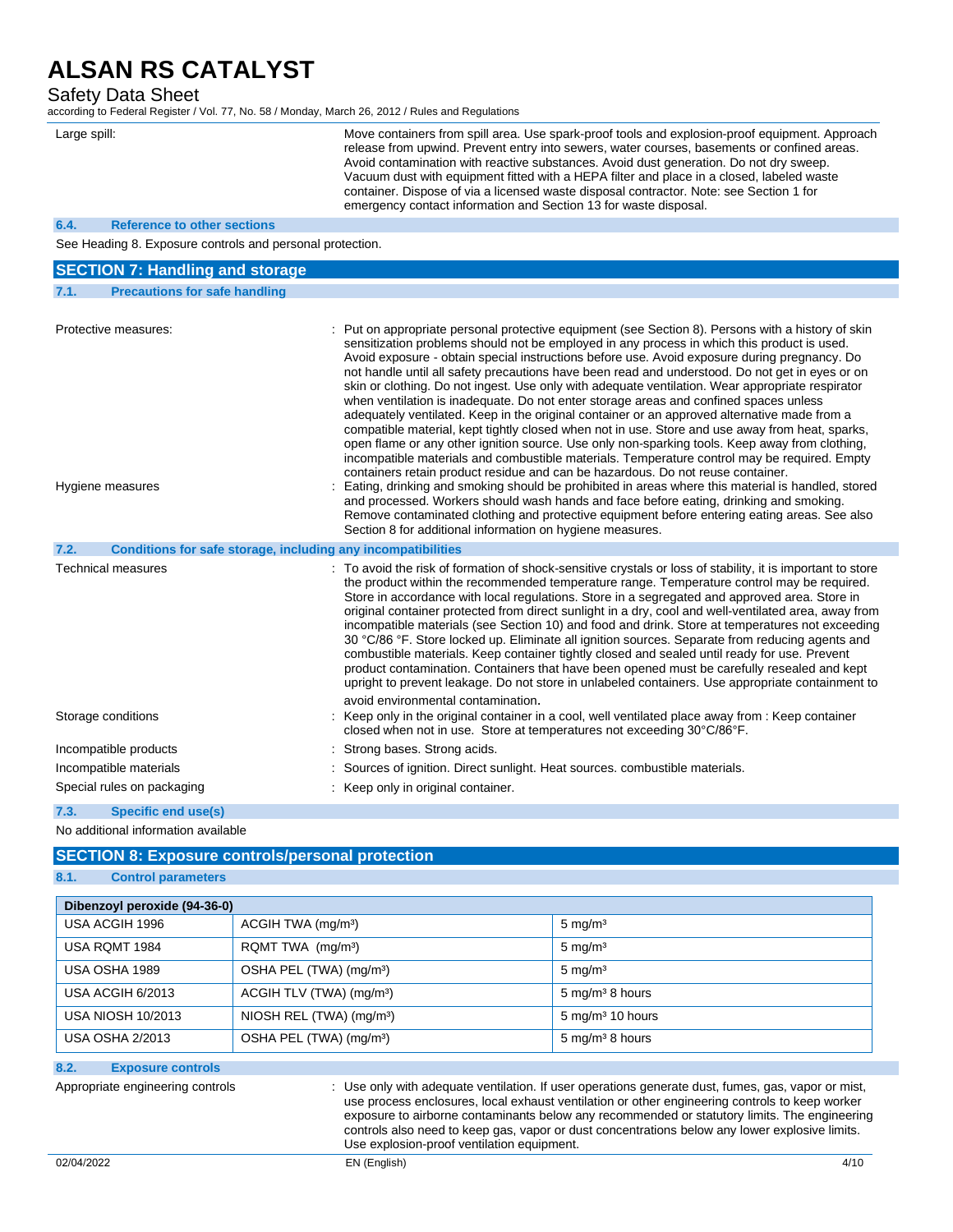# Safety Data Sheet

according to Federal Register / Vol. 77, No. 58 / Monday, March 26, 2012 / Rules and Regulations

| Environmental exposure controls            | : Emissions from ventilation or work process equipment should be checked to ensure they comply<br>with the requirements of environmental protection legislation. In some cases, fume scrubbers,<br>filters or engineering modifications to the process equipment will be necessary to reduce<br>emissions to acceptable levels.                                                                                                                                                                                                                                                                                                                                    |
|--------------------------------------------|--------------------------------------------------------------------------------------------------------------------------------------------------------------------------------------------------------------------------------------------------------------------------------------------------------------------------------------------------------------------------------------------------------------------------------------------------------------------------------------------------------------------------------------------------------------------------------------------------------------------------------------------------------------------|
| Hygiene measures                           | : Wash hands, forearms and face thoroughly after handling chemical products, before eating,<br>smoking and using the lavatory and at the end of the working period. Appropriate techniques<br>should be used to remove potentially contaminated clothing. Contaminated work clothing should<br>not be allowed out of the workplace. Wash contaminated clothing before reusing. Ensure that<br>eyewash stations and safety showers are close to the workstation location.                                                                                                                                                                                           |
| Eye/face protection                        | : Safety eyewear complying with an approved standard should be used when a risk assessment<br>indicates this is necessary to avoid exposure to liquid splashes, mists, gases or dusts. If contact<br>is possible, the following protection should be worn, unless the assessment indicates a higher<br>degree of protection: chemical splash goggles. Recommended: safety glasses with side-shields.                                                                                                                                                                                                                                                               |
| Hand protection                            | : Chemical-resistant, impervious gloves complying with an approved standard should be worn at<br>all times when handling chemical products if a risk assessment indicates this is necessary.<br>Considering the parameters specified by the glove manufacturer, check during use that the<br>gloves are still retaining their protective properties. It should be noted that the time to<br>breakthrough for any glove material may be different for different glove manufacturers. In the<br>case of mixtures, consisting of several substances, the protection time of the gloves cannot be<br>accurately estimated. > 8 hours (breakthrough time): butyl rubber |
| Body protection                            | : Personal protective equipment for the body should be selected based on the task being<br>performed and the risks involved and should be approved by a specialist before handling this<br>product. Recommended: lab coat                                                                                                                                                                                                                                                                                                                                                                                                                                          |
| Other skin protection                      | : Appropriate footwear and any additional skin protection measures should be selected based on<br>the task being performed and the risks involved and should be approved by a specialist before<br>handling this product.                                                                                                                                                                                                                                                                                                                                                                                                                                          |
| Respiratory protection                     | Use a properly fitted, particulate filter respirator complying with an approved standard if a risk<br>assessment indicates this is necessary. Respirator selection must be based on known or<br>anticipated exposure levels, the hazards of the product and the safe working limits of the<br>selected respirator. Recommended: Dust respirator.                                                                                                                                                                                                                                                                                                                   |
| Personal protective equipment (Pictograms) |                                                                                                                                                                                                                                                                                                                                                                                                                                                                                                                                                                                                                                                                    |

|      | <b>SECTION 9: Physical and chemical properties</b>    |
|------|-------------------------------------------------------|
| 9.1. | Information on basic physical and chemical properties |

| Physical state                             | Solid. [Granules]               |
|--------------------------------------------|---------------------------------|
| Color                                      | White                           |
| Odor                                       | Odorless                        |
| Odor threshold                             | No data available               |
| рH                                         | No data available               |
| Relative evaporation rate (butylacetate=1) | No data available               |
| Melting point                              | No data available               |
| Freezing point                             | No data available               |
| Boiling point                              | No data available               |
| Flash point                                | No data available               |
| Auto-ignition temperature                  | No data available               |
| Decomposition temperature                  | No data available               |
| Flammability (solid, gas)                  | No data available               |
| Vapor pressure                             | No data available               |
| Relative vapour density at 20 °C           | No data available               |
| <b>Specific Gravity</b>                    | No data available               |
| Density                                    | $\approx$ 778 kg/m <sup>3</sup> |
| Solubility                                 | No data available               |
| Log Pow                                    | No data available               |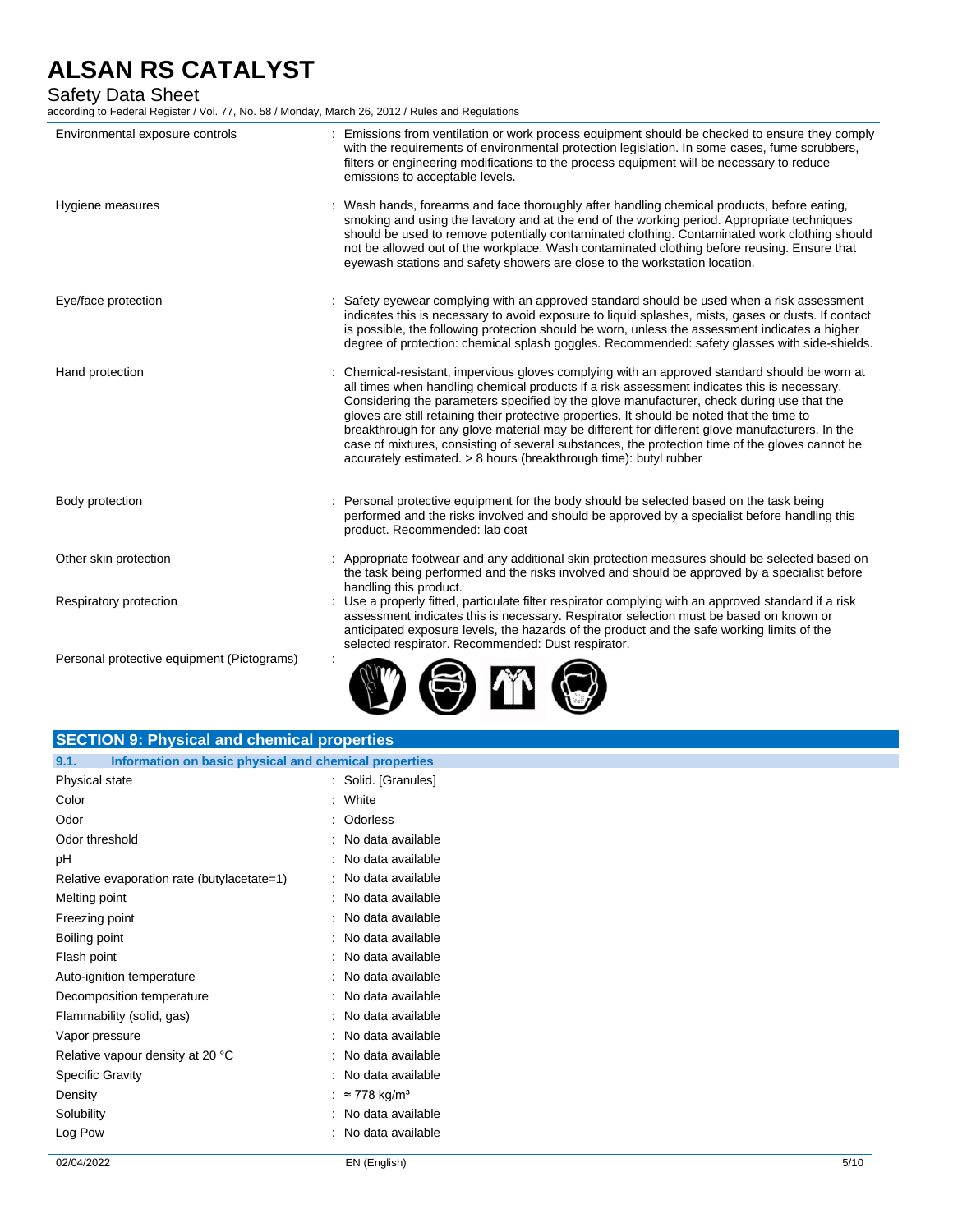# Safety Data Sheet

according to Federal Register / Vol. 77, No. 58 / Monday, March 26, 2012 / Rules and Regulations

| Log Kow                     | : No data available               |
|-----------------------------|-----------------------------------|
| Viscosity, kinematic        | : No data available               |
| Viscosity, dynamic          | : No data available               |
| <b>Explosive properties</b> | : Heating may cause an explosion. |
| Oxidising properties        | : No data available               |
| <b>Explosive limits</b>     | : No data available               |
| <b>VOC</b>                  | 0 q/L                             |
| SADT                        | 60°C (140°F)                      |
|                             |                                   |

## **9.2. Other information**

No additional information available

|  | <b>SECTION 10: Stability and reactivity</b> |  |
|--|---------------------------------------------|--|
|  |                                             |  |

#### **10.1. Reactivity**

This product, in laboratory testing, either detonates partially, deflagrates slowly or shows a medium effect when heated under confinement.

#### **10.2. Chemical stability**

This product is stable.

#### **10.3. Possibility of hazardous reactions**

Hazardous reactions or instability may occur under certain conditions of storage or use. Conditions may include the following: temperature increase high temperature Reactions may include the following:

hazardous decomposition risk of causing fire

#### **10.4. Conditions to avoid**

Avoid all possible sources of ignition (spark or flame). Avoid increased storage temperature. Direct sunlight.

### **10.5. Incompatible materials**

Reactive or incompatible with the following materials: combustible materials reducing materials Copper iron rust

### **10.6. Hazardous decomposition products**

Under normal conditions of storage and use, hazardous decomposition products should not be produced.

### **SECTION 11: Toxicological information**

| 11.1.                             | Information on toxicological effects |                |                                                                                                                                                                                                                                         |                            |                    |
|-----------------------------------|--------------------------------------|----------------|-----------------------------------------------------------------------------------------------------------------------------------------------------------------------------------------------------------------------------------------|----------------------------|--------------------|
| <b>Product/ingredient</b><br>name | <b>Result</b>                        | <b>Species</b> | <b>Score</b>                                                                                                                                                                                                                            | <b>Exposure</b>            | <b>Observation</b> |
| Dibenzoyl peroxide                | Eyes - Mild irritant                 | Rabbit         |                                                                                                                                                                                                                                         | 24 hours 500<br>milligrams |                    |
| Conclusion/Summary                |                                      |                |                                                                                                                                                                                                                                         |                            |                    |
| <b>Skin</b>                       | Guideline 439.                       |                | Dibenzoyl peroxide showed no skin irritation when tested on rabbits according to OECD Test Guideline 404. Dicyclohexyl<br>phthalate showed no skin irritation when tested on reconstructed human epidermis (RhE) according to OECD Test |                            |                    |

Eyes Dicyclohexyl phthalate showed no eye irritation according to OECD Test Guideline 437.

# **Sensitization**

| <b>Product/ingredient name</b> | Route of exposure | <b>Species</b> | Result                  |
|--------------------------------|-------------------|----------------|-------------------------|
| Dibenzovl<br>l peroxide        | Skin              | Mouse          | .<br>Sensitizino        |
| Dicyclohexyl phthalate         | Skin              | Mouse          | $\cdots$<br>Sensitizing |

| <b>Mutagenicity</b>            |                 |                   |          |
|--------------------------------|-----------------|-------------------|----------|
| <b>Product/ingredient name</b> | <b>Test</b>     | <b>Experiment</b> | Result   |
| Dibenzovl peroxide             | <b>OECD 471</b> | Subiect: Bacteria | Negative |
| Dicyclohexyl phthalate         | <b>OECD 471</b> | Subiect: Bacteria | Negative |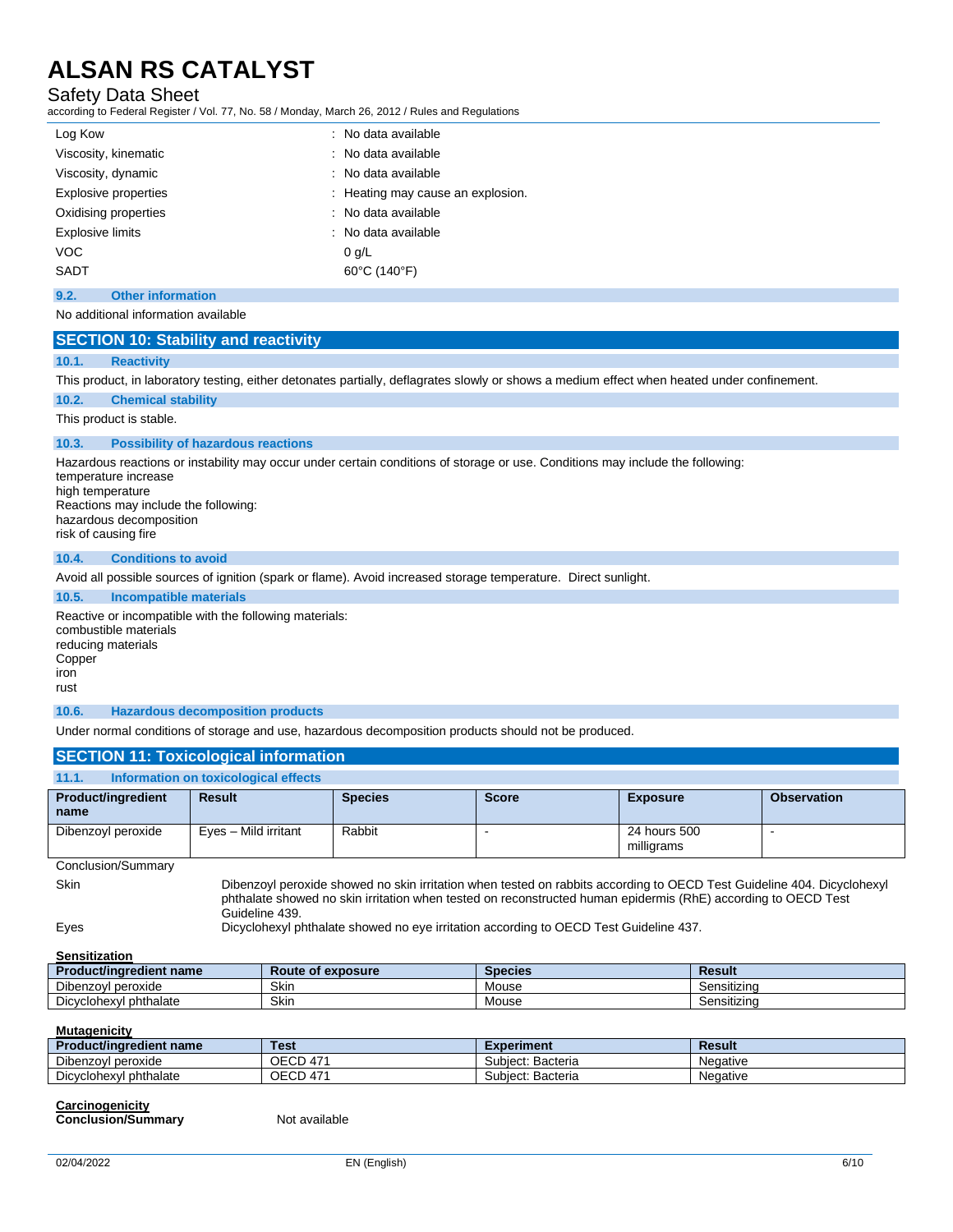## Safety Data Sheet

according to Federal Register / Vol. 77, No. 58 / Monday, March 26, 2012 / Rules and Regulations

| <br><b>Clossity</b><br>Classification |                            |             |            |
|---------------------------------------|----------------------------|-------------|------------|
| <b>Product/ingredient</b><br>name     | <b>OCUA</b><br><b>VONT</b> | <b>IARC</b> | <b>NTF</b> |
| Dibenzoyl<br>peroxide                 |                            |             |            |

#### **Reproductive toxicity**

 **Conclusion/Summary** Dicyclohexyl phthalate: Suspected of damaging fertility based on some evidence of adverse effects on sexual function.

**Teratogenicity Conclusion/Summary** Not available.

## **Specific target organ toxicity (single exposure)**

Not available

### **Specific target organ toxicity (repeated exposure)**

Not available

**Information on the likely routes of exposure:** Routes of entry anticipated: Oral, Inhalation.

### **Symptoms related to the physical, chemical and toxicological characteristics**

| Eye contact         | Adverse symptoms may include the following:<br>pain or irritation<br>watering<br>redness                                                           |
|---------------------|----------------------------------------------------------------------------------------------------------------------------------------------------|
| <b>Inhalation</b>   | Adverse symptoms may include the following:<br>reduced fetal weight<br>increase in fetal deaths<br>skeletal malformations                          |
| <b>Skin contact</b> | Adverse symptoms may include the following:<br>irritation<br>redness<br>reduced fetal weight<br>increase in fetal deaths<br>skeletal malformations |
| Ingestion           | Adverse symptoms may include the following:<br>reduced fetal weight<br>increase in fetal deaths<br>skeletal malformations                          |

#### **Delayed and immediate effects and also chronic effects from short and long term exposure Short term exposure**

| ONULL LEHII CADUSULE         |                |
|------------------------------|----------------|
| Potential immediate effects: | Not available. |
| Potential delayed effects:   | Not available. |
|                              |                |

#### **Long term exposure Potential immediate effects:** Not available.<br>**Potential delayed effects:** Not available. **Potential delayed effects:**

#### **Potential chronic health effects Conclusion/Summary** Not available. General **General Conce sensitized, a severe allergic reaction may occur when subsequently exposed to very low levels. Carcinogenicity** No known significant effects or critical hazards.<br> **Mutagenicity** No known significant effects or critical hazards. No known significant effects or critical hazards. **Teratogenicity** No known significant effects or critical hazards. **Developmental effects** No known significant effects or critical hazards.<br> **Fertility effects** Suspected of damaging fertility. Suspected of damaging fertility.

#### **Numerical measures of toxicity**

 **Acute toxicity estimate** Not available.

# **SECTION 12: Ecological information**

| Ecotoxicity                    |               |                |                 |
|--------------------------------|---------------|----------------|-----------------|
| <b>Product/ingredient name</b> | <b>Result</b> | <b>Species</b> | <b>Exposure</b> |
| 02/04/2022                     | EN (English)  |                | 7/10            |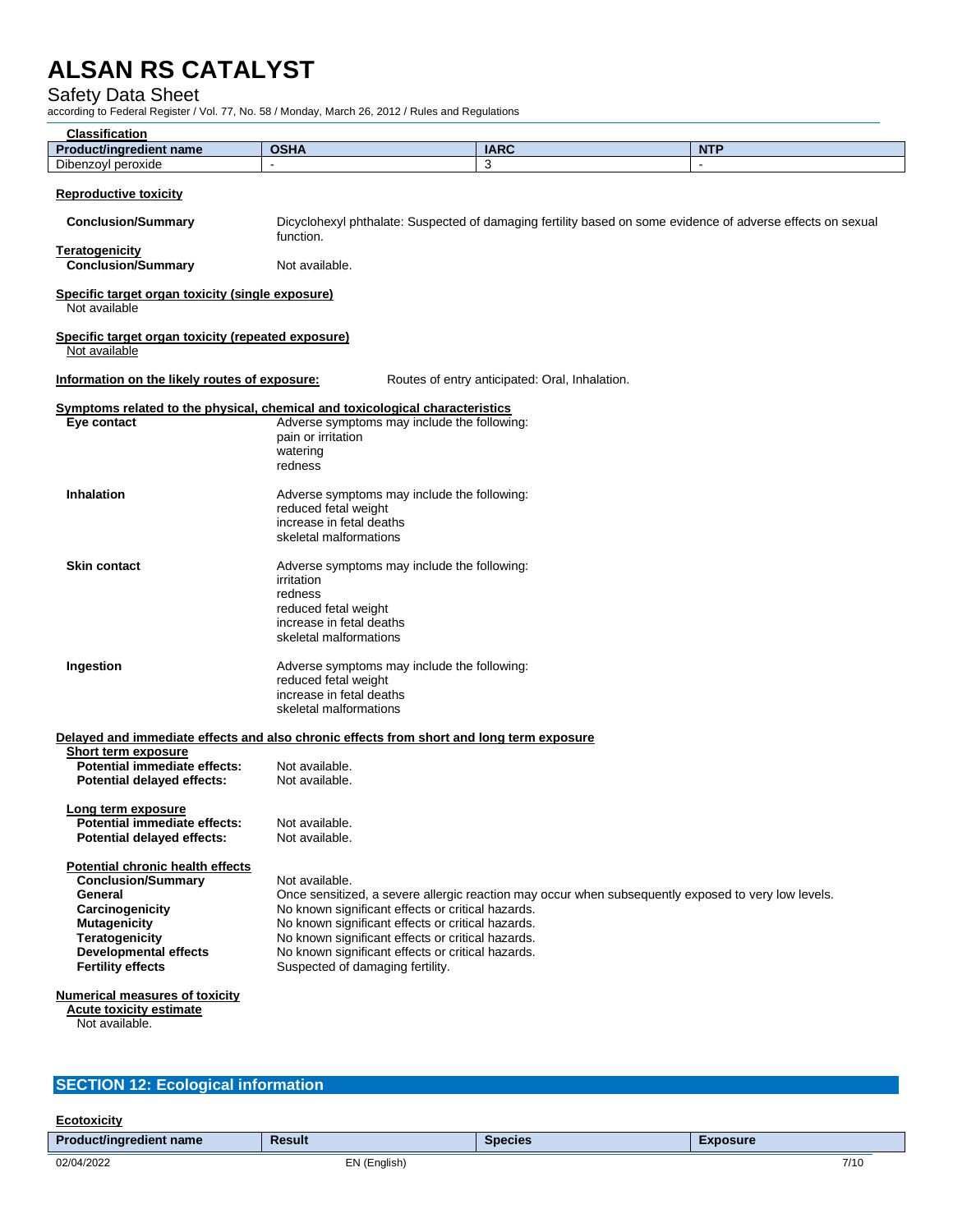# Safety Data Sheet

according to Federal Register / Vol. 77, No. 58 / Monday, March 26, 2012 / Rules and Regulations

| Dibenzoyl peroxide     | Acute EC 50 0.07 mg/l                                     | Algae           | 72 hours            |
|------------------------|-----------------------------------------------------------|-----------------|---------------------|
|                        | Acute EC50 0.11 mg/l                                      | Daphnia         | 48 hours            |
|                        | Acute EC50 35 mg/l                                        | Micro-organism  | 30 minutes          |
|                        | Acute LC50 0.06 mg/l                                      | Fish            | 96 hours            |
| Dicyclohexyl phthalate | $NOEC > 2$ mg/l                                           | Algae           | 72 hours            |
|                        | $NOEC > 100$ mg/l                                         | Micro-organism  | 3 hours             |
|                        | Acute EC50 > 2mg/l No toxicity at<br>limit of solubility  | Algae           | 72 hours            |
|                        | Acute LC50 > 2 mg/l No toxicity at<br>limit of solubility | Fish<br>Daphnia | 96 hours<br>21 days |
|                        | Chronic NOEC 0.181 mg/l                                   |                 |                     |

#### **Persistence and degradability**

| Product/ingredient name | <b>Test</b> | <b>Result</b>   | <b>Dose</b> | Inoculum |
|-------------------------|-------------|-----------------|-------------|----------|
| Dibenzoyl peroxide      | OECD 301D   | 68% - 28 days   |             |          |
| Dicyclohexyl phthalate  | OECD 301D   | 68.5% - 28 davs |             |          |

| Product/ingredient name | <b>Aquatic half-life</b> | <b>Photolysis</b> | <b>Biodegradability</b> |
|-------------------------|--------------------------|-------------------|-------------------------|
| Dibenzoyl peroxide      |                          |                   | Readily                 |
| Dicyclohexyl phthalate  |                          |                   | Readily                 |

## **Bioaccumulative potential**

| <b>Product/ingredient name</b> | $Log P_{ow}$  | <b>BCF</b> | <b>Potential</b> |
|--------------------------------|---------------|------------|------------------|
| Dibenzoyl peroxide             | $\sim$<br>v.z |            | low              |
| Dicyclohexyl phthalate         | 5.6           |            | high             |

**Other adverse effects :** No known significant effects or critical hazards.

**SECTION 13: Disposal considerations Disposal Methods** : The generation of waste should be avoided or minimized wherever possible. Disposal of this product, solutions and any by-products should at all times comply with the requirements of environmental protection and waste disposal legislation and any regional local authority requirements. Dispose of surplus and non-recyclable products via a licensed waste disposal contractor. Waste should not be disposed of untreated to the sewer unless fully compliant with the requirements of all authorities with jurisdiction. Waste packaging should be recycled. Incineration or landfill should only be considered when recycling is not feasible. This material and its container must be disposed of in a safe way. Care should be taken when handling emptied containers that have not been cleaned or rinsed out. Empty containers or liners may retain some product residues. Avoid dispersal of spilled material and runoff and contact with soil, waterways, drains and sewers.<br>: D001. D003  $RCRA$  classification

**Disposal should be in accordance with applicable regional, national and local laws and regulations.**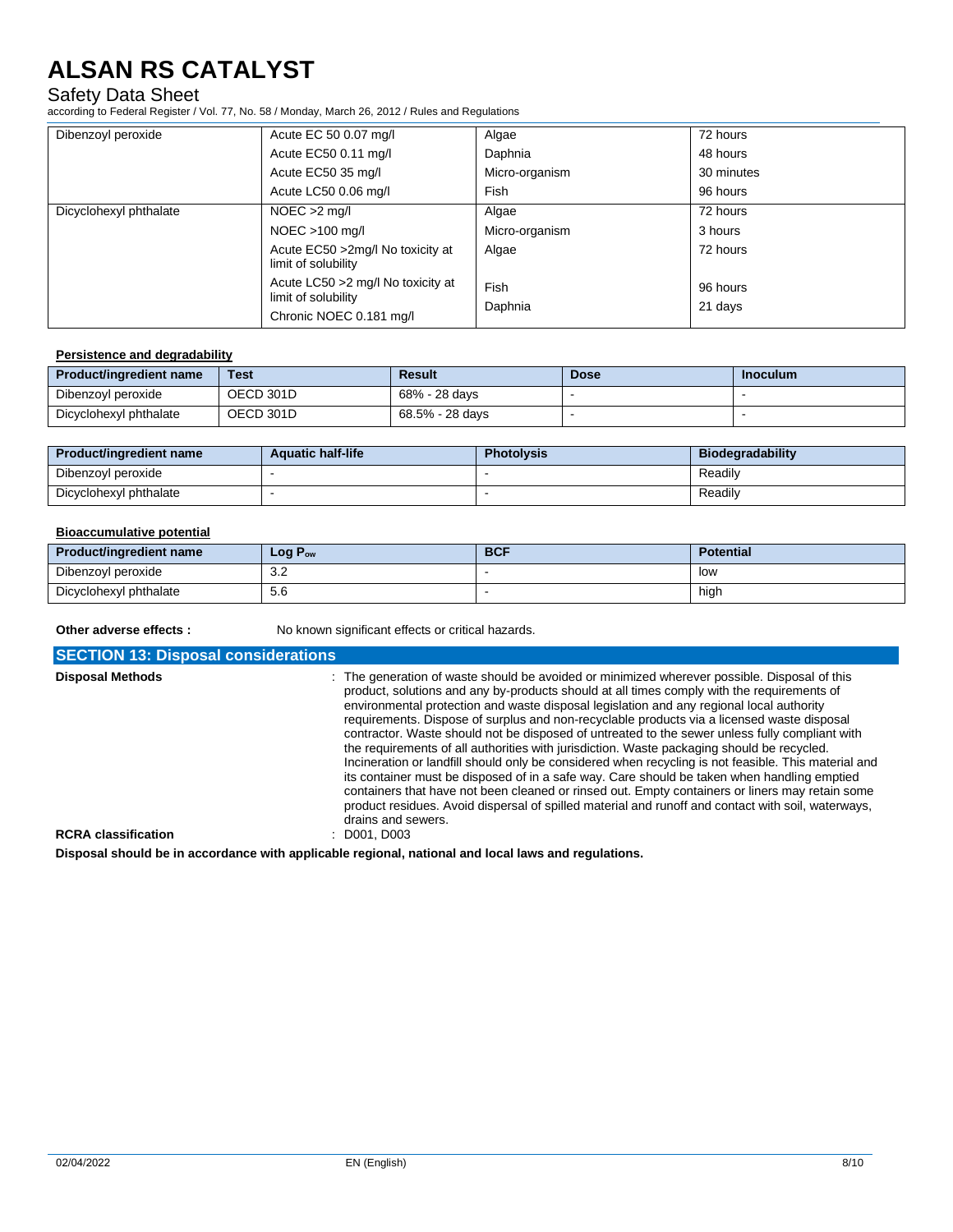# Safety Data Sheet

according to Federal Register / Vol. 77, No. 58 / Monday, March 26, 2012 / Rules and Regulations

| <b>SECTION 14: Transport information</b>  |                     |                                                                             |                |       |                                                   |                               |  |
|-------------------------------------------|---------------------|-----------------------------------------------------------------------------|----------------|-------|---------------------------------------------------|-------------------------------|--|
| Regulatory<br>information                 | <b>UN</b><br>number | Proper shipping name                                                        | <b>Classes</b> | $PG*$ | Label                                             | <b>Additional information</b> |  |
| <b>DOT Classification</b>                 | 3106                | Organic peroxide type D,<br>solid (dibenzoyl peroxide,<br>50% in phthalate) | 5.2            | N/A   | <b>IRGANIC PEROX</b>                              | Remarks:<br>Marine pollutant  |  |
| <b>TDG Classification</b>                 | 3106                | Organic peroxide type D,<br>solid (dibenzoyl peroxide,<br>50% in phthalate) | 5.2            | N/A   | <b>ORGANIC PEROXID</b>                            | Remarks:<br>Marine pollutant  |  |
| <b>ADR/RID Class</b>                      | 3106                | Organic peroxide type D,<br>solid (dibenzoyl peroxide,<br>50% in phthalate) | 5.2            | N/A   | <b>IRGANIC PEROX</b>                              | Remarks:<br>Marine pollutant  |  |
| <b>IMDG Class</b>                         | 3106                | Organic peroxide type D,<br>solid (dibenzoyl peroxide,<br>50% in phthalate) | 5.2            | N/A   | <b>ORGANIC PEROXIDE</b>                           | Remarks:<br>Marine pollutant  |  |
| <b>IATA-DGR Class</b>                     | 3106                | Organic peroxide type D,<br>solid (dibenzoyl peroxide,<br>50% in phthalate) | 5.2            | N/A   | <b>ORGANIC PEROXID</b>                            | Remarks:<br>Marine pollutant  |  |
| PG <sup>*</sup> : Packing group           |                     |                                                                             |                |       |                                                   |                               |  |
| In accordance with DOT                    |                     |                                                                             |                |       |                                                   |                               |  |
| Transport document description            |                     | : UN3106 Organic peroxide type D, solid, 5.2                                |                |       |                                                   |                               |  |
| UN-No.(DOT)                               |                     | : 3106                                                                      |                |       |                                                   |                               |  |
| DOT NA no.                                |                     | : UN3106                                                                    |                |       |                                                   |                               |  |
| DOT Proper Shipping Name                  |                     | : Organic peroxide type D, solid                                            |                |       |                                                   |                               |  |
| Department of Transportation (DOT) Hazard |                     |                                                                             |                |       | 5.2 - Class 5.2 - Organic Peroxide 49 CFR 173.128 |                               |  |

| $\sim$ 3.2 - Class 3.2 - Citatillo Feroxide 43 CFT TT 3.120                                                                                                                                                                                                                                                                                                    |
|----------------------------------------------------------------------------------------------------------------------------------------------------------------------------------------------------------------------------------------------------------------------------------------------------------------------------------------------------------------|
| : G - Identifies PSN requiring a technical name                                                                                                                                                                                                                                                                                                                |
| : $N/A$                                                                                                                                                                                                                                                                                                                                                        |
| : 152                                                                                                                                                                                                                                                                                                                                                          |
| : 225                                                                                                                                                                                                                                                                                                                                                          |
| : None                                                                                                                                                                                                                                                                                                                                                         |
| DOT Quantity Limitations Passenger aircraft/rail : 5 kg                                                                                                                                                                                                                                                                                                        |
| DOT Quantity Limitations Cargo aircraft only (49 : 10 kg)                                                                                                                                                                                                                                                                                                      |
| : D - The material must be stowed "on deck only" on a cargo vessel and on a passenger vessel<br>carrying a number of passengers limited to not more than the larger of 25 passengers or one<br>passenger per each 3 m of overall vessel length, but the material is prohibited on passenger<br>vessels in which the limiting number of passengers is exceeded. |
| $\pm$ 12 - Keep as cool as reasonably practicable, 40 - Stow "clear of living quarters", 52 - Stow<br>"separated from" acids, 53 - Stow "separated from" alkaline compounds                                                                                                                                                                                    |
|                                                                                                                                                                                                                                                                                                                                                                |

# **SECTION 15: Regulatory information**

**THE VIOLET STATES IN ALL COMPONENTS Are listed or exempted.** 

| <b>U.S. Federal regulations</b> |  |  |  |
|---------------------------------|--|--|--|
| TSCA 8(a) CDR Evamnt/P:         |  |  |  |

**TSCA 8(a) CDR Exempt/Partial exemption:** Not determined **Clean Water Act (CWA) 307:** dicyclohexyl phthalate

| <b>SARA 302/304</b><br>Composition/information on ingredients<br><b>SARA 311/312</b> | No products were found. |      |
|--------------------------------------------------------------------------------------|-------------------------|------|
| <b>Classification</b>                                                                | Reactive                |      |
| 02/04/2022                                                                           | EN (English)            | 9/10 |